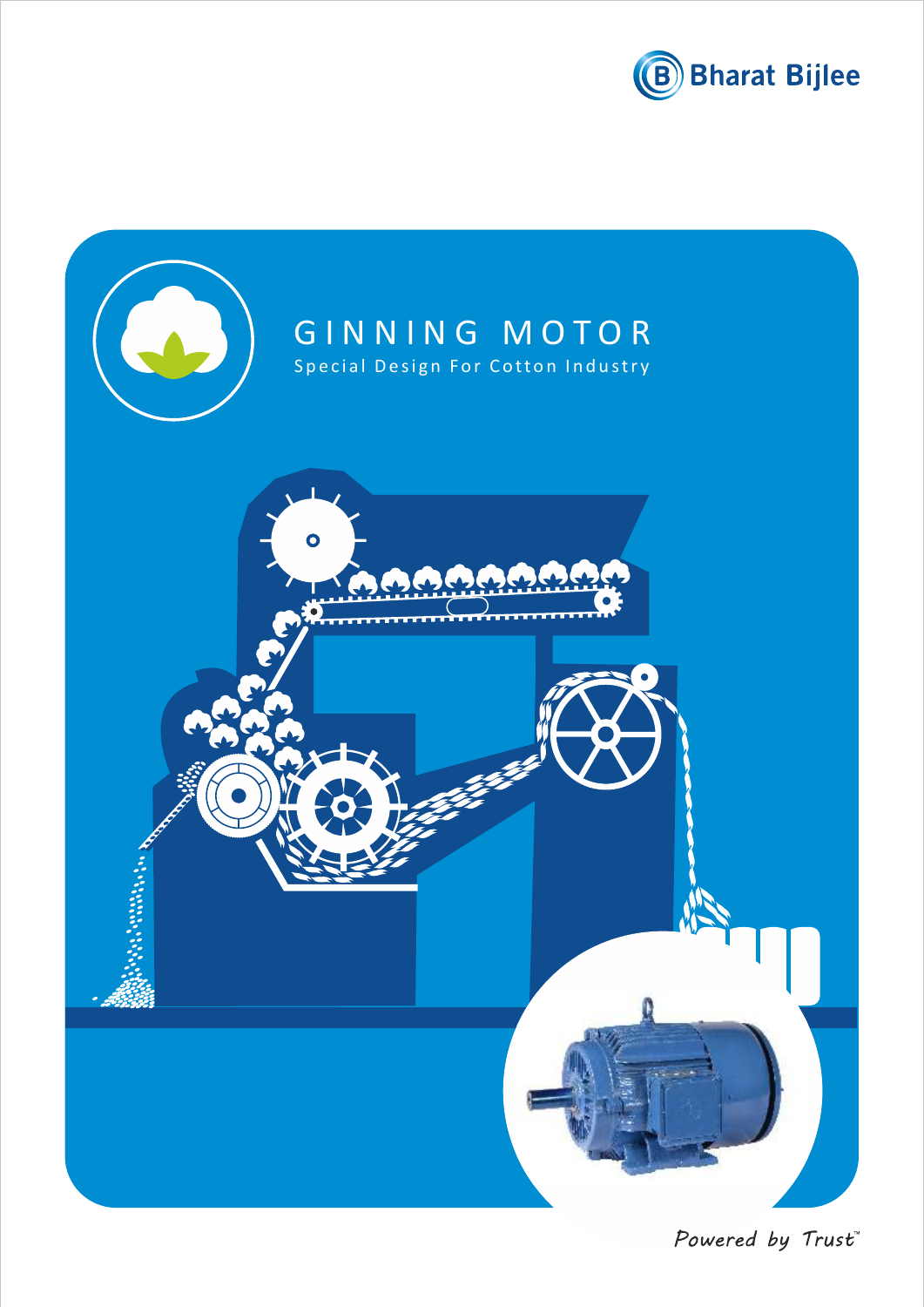

Over the last 65 years we have become a reflection of the strength and purpose that today represent Indian industry and its growing power internationally. Bharat Bijlee has evolved from a pioneer of electrical engineering in India to one of the most trusted names in the Industry.

Our motors are the prime movers for various applications across industries. They are designed to operate reliably with low life cycle cost no matter how challenging the application. Deep industry specific expertise enables motors to be custom engineered for demanding and specialized applications. **Technical specification**

#### **Ginning Motor from Bharat Bijlee**

The cotton-ginning machine is the very first equipment required by the textile industry for the processing of cotton. Cotton ginning requires unprocessed raw cotton as input. In the ginning industry, cotton fluff is rampantly present in the atmosphere, this fluff is prone to catch fire if it comes in contact with heat. That makes it compulsory to keep the surface temperature of the running motor under control and that is the reason Ginning Motor is offered in one Frame higher i.e. increased surface area for better heat dissipation and keeping the losses low to ensure low running cost also as this runs continuously during the season.

With Bharat Bijlee's expertise in the domain of customizing motors for different applications, our endeavor has been to offer the best quality motor with low running cost and reduced

life cycle cost. Keeping this in mind we have designed unique ginning motors which ensure low surface temperature and high efficiency. We have achieved this after studying the actual application in the field, having close discussions with the ginning machinery manufacturers and users. Bharat Bijlee offers Ginning Motors in Standard/IE2/IE3 Efficiency of 5 HP/7.5 HP/ 4P rating.

- · 132 S and M Frame sizes
- · Insulation Class F with temperature rise limited to Class B
- · Cast Iron Body
- · Cowl for clean air flow
- · IE2/IE3 Motors with Inverter Grade Winding

### **WHY Bharat Bijlee Ginning Motors:**



| <b>Energy Saving Chart</b>                        | IE <sub>3</sub> | IE <sub>2</sub> | IE1    |  |  |  |  |  |
|---------------------------------------------------|-----------------|-----------------|--------|--|--|--|--|--|
| Power Rating (kW)                                 |                 | 3.7             |        |  |  |  |  |  |
| Purchase Cost of Motor (₹)                        | 15750           | 13670           | 11912  |  |  |  |  |  |
| Motor Efficiency                                  | 88.40%          | 87.00%          | 85.00% |  |  |  |  |  |
| Per Hour kW Consumption                           | 4.19            | 4.25            | 4.35   |  |  |  |  |  |
| Annual running Hours (150 Day X 24Hrs)            | 3600            | 3600            | 3600   |  |  |  |  |  |
| Power Consumption/Annum (kW)                      | 15068           | 15310           | 15671  |  |  |  |  |  |
| Average energy cost (Rs./kWH)                     | 7               | 7               | 7      |  |  |  |  |  |
| Average energy cost/annum ( $\bar{\bar{\zeta}}$ ) | 105475          | 107172          | 109694 |  |  |  |  |  |
| Annual Saving (₹)                                 | 4219            | 2522            | ----   |  |  |  |  |  |
| Cost Differential w.r.t. IE1 (₹)                  | 3838            | 1758            |        |  |  |  |  |  |
| Payback period for differential Amount            | 11 months       | 8.4 months      |        |  |  |  |  |  |
| Saving Over 20 year Life (₹)                      | 84380           | 50434           |        |  |  |  |  |  |

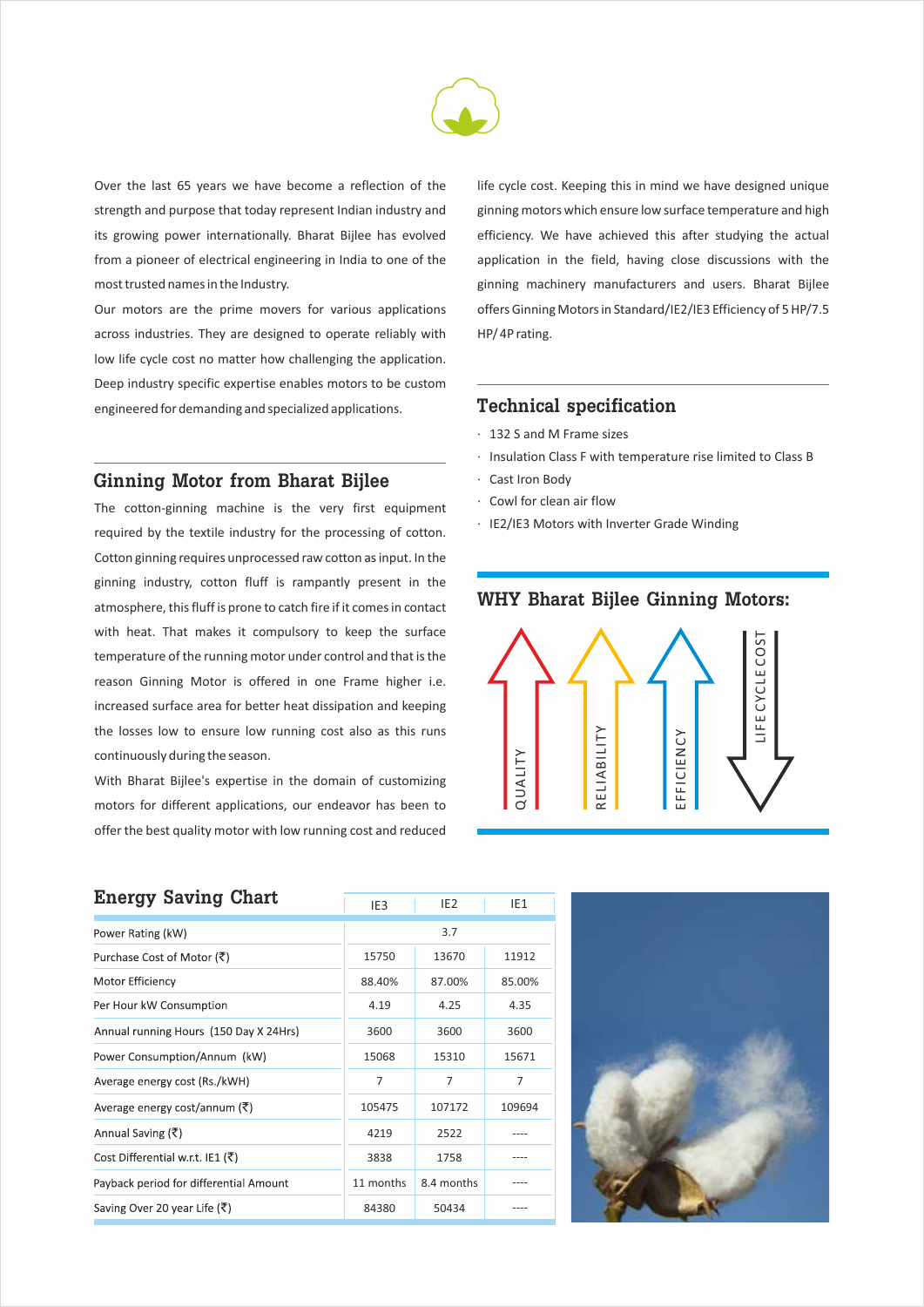|           |                     |               |                     |            |         | Operating Characteristics at Rated output |              |      | With DOL Starting |      |              |      |                              |                             |                             |                          |                                 |  |
|-----------|---------------------|---------------|---------------------|------------|---------|-------------------------------------------|--------------|------|-------------------|------|--------------|------|------------------------------|-----------------------------|-----------------------------|--------------------------|---------------------------------|--|
|           | <b>Rated Output</b> | Frame<br>size | Eff<br><b>Class</b> | Speed      | Current | Rated<br>Torque                           | Power Factor |      |                   |      | % Efficiency |      | <b>Starting</b><br>Current   | <b>Starting</b><br>Torque   | Pullout<br>Torque           | Rotor<br>GD <sup>2</sup> | Net<br>Weight                   |  |
| <b>KW</b> | HP                  | <b>IEC</b>    | Eff                 | <b>RPM</b> | Amps.   | Kg.m                                      | FL           | 3/4L | 1/2L              | FL.  | 3/4L         | 1/2L | to Rated<br>Current<br>Ratio | to Rated<br>Torque<br>Ratio | to Rated<br>Torque<br>Ratio | kgm <sup>2</sup>         | B <sub>3</sub><br>Constn.<br>Kg |  |
| 3.7       | 5.0                 | 132S          | IE <sub>2</sub>     | 1455       | 6.9     | 2.48                                      | 0.86         | 0.82 | 0.74              | 87.0 | 87.0         | 84.5 | 6.5                          | 2.5                         | 3.0                         | 0.104                    | 62                              |  |
| 5.5       | 7.5                 | 132M          | IE <sub>2</sub>     | 1455       | 10.1    | 3.68                                      | 0.86         | 0.82 | 0.74              | 87.7 | 87.7         | 86.0 | 6.5                          | 2.5                         | 3.0                         | 0.163                    | 84                              |  |
| 3.7       | 5.0                 | 132S          | IE <sub>3</sub>     | 1455       | 6.8     | 2.48                                      | 0.86         | 0.82 | 0.74              | 88.4 | 88.4         | 86.5 | 6.5                          | 2.5                         | 3.0                         | 0.126                    | 66                              |  |
| 5.5       | 7.5                 | 132M          | IE <sub>3</sub>     | 1455       | 9.90    | 3.68                                      | 0.86         | 0.82 | 0.74              | 89.6 | 89.6         | 87.6 | 6.5                          | 2.5                         | 3.0                         | 0.163                    | 85                              |  |
| 3.7       | 5.0                 | 132S          | STD. Eff            | 1455       | 7.0     | 2.48                                      | 0.86         | 0.82 | 0.74              | 85.0 | 85.0         | 83.0 | 6.0                          | 2.5                         | 3.0                         | 0.104                    | 60                              |  |
| 5.5       | 7.5                 | 132M          | STD. Eff            | 1455       | 10.3    | 3.68                                      | 0.86         | 0.82 | 0.74              | 86.5 | 86.0         | 84.0 | 6.0                          | 2.5                         | 3.0                         | 0.141                    | 74                              |  |

## **Performance Table for Ginning Motor**

### **Dimensional Details for Ginning Motors 132S & 132M**







|                 |      |       |                  | <b>FIXING</b> |       |                              |     |           |    |           |       |               |    | GENERAL   |                    |        |     |     | -TERMINAL BOX |    |                          |         |                          | <b>SHAFT</b> |        |    |                |
|-----------------|------|-------|------------------|---------------|-------|------------------------------|-----|-----------|----|-----------|-------|---------------|----|-----------|--------------------|--------|-----|-----|---------------|----|--------------------------|---------|--------------------------|--------------|--------|----|----------------|
| IEC<br>Fr. size | Pole | $A^*$ | ,∗ັ              |               | $H^*$ | $\mathcal{L}^{\bullet}$<br>N | AB  | <b>BB</b> | AA | <b>BA</b> | BC HA |               | HC | <b>HD</b> | STD. Eff   IE2/IE3 | $IV**$ | AC  |     | q             | AG | S <sub>2</sub><br>B.S.C. | $\star$ | $\overline{\phantom{0}}$ |              | $GA^*$ |    | d <sub>5</sub> |
| 132S            |      |       | 140 <sub>1</sub> |               |       |                              |     | 180       |    | 50        | 22    | $\rightarrow$ |    |           | 511                |        |     |     | 239           |    | 11                       |         |                          |              |        |    |                |
| 132M            | 4    | 216   | 178              | 89            | 132   | 12                           | 256 | 218       | 64 | 54        | دے    |               |    | 262 338   | 608<br>549         | 50     | 260 | 299 | 258           | 63 |                          | 38      | 80                       | 10           | 41     | 70 | M12            |

#### TOLERANCE ON DIMENSIONS WITH  $\star$

| Dimension     |                | Tolerance     | Specification |  |  |  |  |
|---------------|----------------|---------------|---------------|--|--|--|--|
| A,B           |                | ±0.75         |               |  |  |  |  |
| н             |                | $-0.5$        |               |  |  |  |  |
| К             | $+0.430$       | $12\emptyset$ | IS: 1231      |  |  |  |  |
| D             | k <sub>6</sub> | 38Ø           | IS: 1231      |  |  |  |  |
| GA,F          |                |               | IS: 2048      |  |  |  |  |
| d5(centering) |                |               | IS: 2540      |  |  |  |  |

\*\*MINIMUM DISTANCE FOR EFFICIENT COOLING OF MOTOR TO BE MAINTAINED BY USER